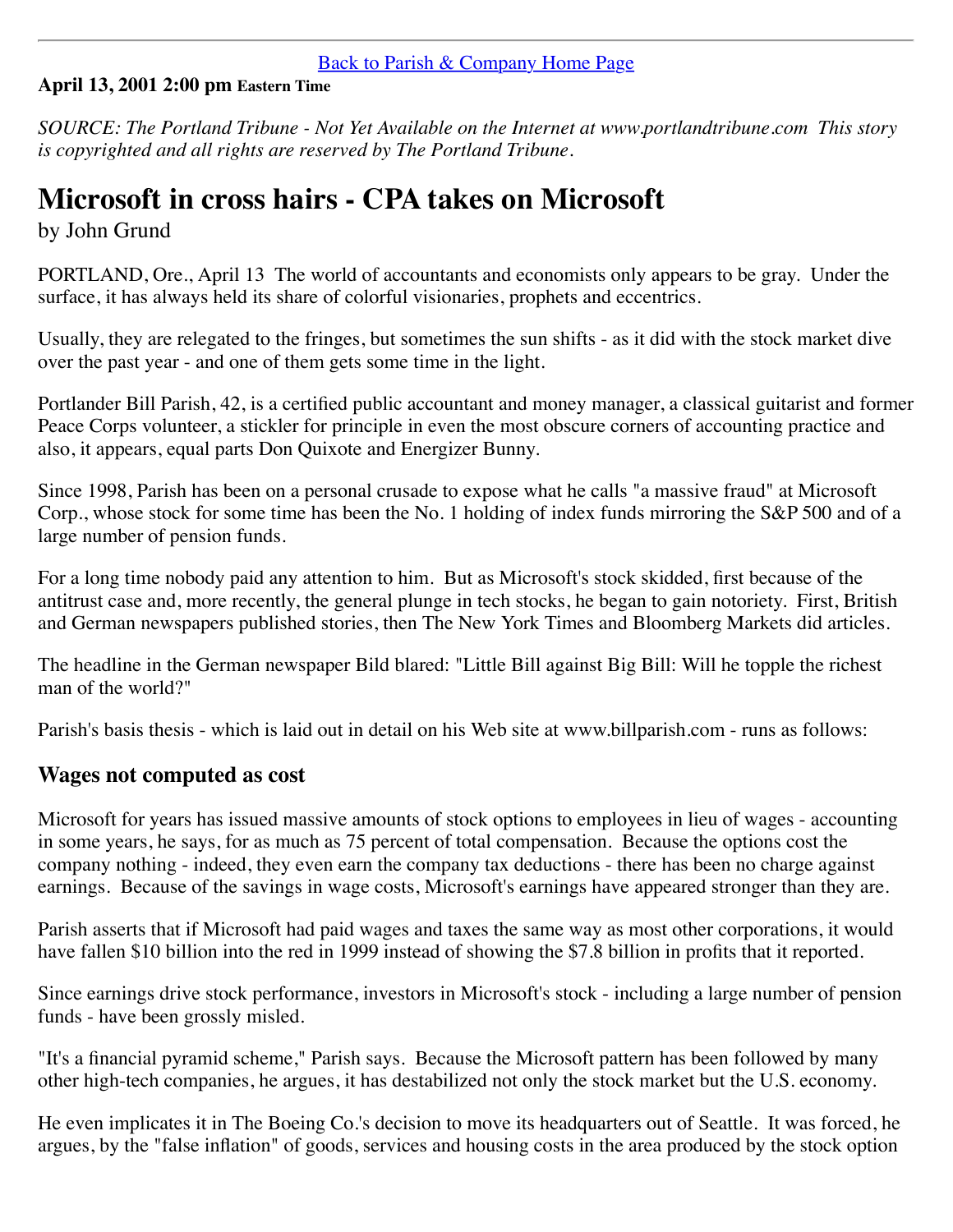wealth in the high-tech sector and the unwillingness of unionized Boeing employees to accept more wages via stock options.

Parish's charges have been dismissed repeatedly as groundless by Microsoft's spokespeople. To the charge that Parish frequently lobs that the company has paid no federal income taxes in recent years because of options, Microsoft counters that its employees pay the full income tax rate on their option gains.

The main barrier to evaluating Parish's theories is that he tends to shift from first gear to fourth gear with no steps in between. He'll write that "Microsoft is incurring massive losses and only by accounting illusions are they able to show a profit" and then dive into arcane and impenetrable accounting-speak to support his case. The jump is too big for most people to follow.

## **Other firms take heat**

He also muddies the waters by going after other companies and other accounting "tricks." More recently, he has issued lengthy reports on Cisco Systems Inc. and Citicorp and how those companies and others have used "pooling method" acquisitions to make their balance sheets and earnings reports more attractive.

Parish basic complaint about the accounting for stock options is not unique. The Wall Street Journal and Forbes magazine, among others, have chewed on the same point, and committees of accountants have recommended changes to public disclosures that companies file. So far, the authorities have been content with listing one measure of the cost of options in a footnote to financial reports.

The Securities and Exchange Commission also planned to eliminate pooling earlier this year, but then postponed the change indefinitely.

Parish does go further than almost anyone else in calling the practices fraudulent.

"People keep telling me to lighten up," he says. "People say you shouldn't use the term 'financial fraud,' but that's what it is."

# **CPA gets share of criticism**

Parish's free-speaking ways have sometimes undermined his credibility. When an early interview was published in Pat Buchanan's Spotlight, he got labeled as a right-winger, and was even called an anti-Semite. Later, when Ralph Nader used some of Parish's research as the basis for a news conference in front of Cisco Systems' headquarters, Parish says he was labeled a leftist. His stance has lost him some customers, he says, but gained him others.

Parish also goes further than other critics in saying Microsoft's practices, by forcing other companies to match them to compete, have put the entire tech sector on shaky ground. Tech companies, in effect, leveraged their earnings on the back of an extended bull market and now will see those earnings collapse that much faster in an extended bear market. This means deep layoffs and personal portfolios spiraling downward, he says.

In other words, everyone profited from a virtuous circle as long as stock prices kept going up, but now everyone will feel the sting of a vicious circle as prices fall.

"Microsoft has destroyed the new economy, and people haven't caught onto it yet," he says.

## **Only time will tell**